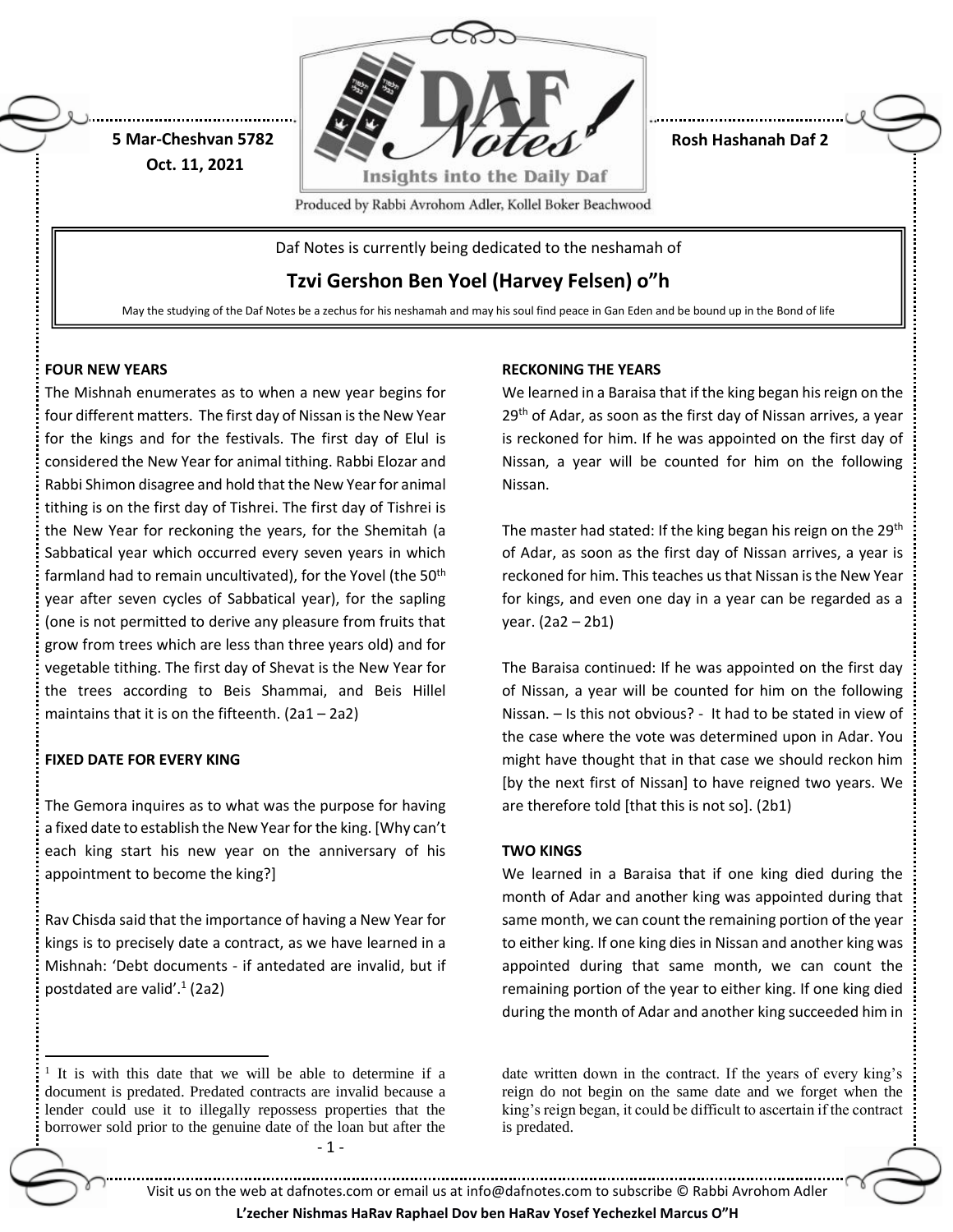

Nissan, we count the first year according to the first king and the second year according to the second king.

The master had stated: If one king died during the month of Adar and another king was appointed during that same month, we can count the remaining portion of the year to either king. – Is this not obvious? - You might have thought that we never date the same year by two kings; hence we are told [that this can be done]. 'If one king dies in Nissan and another king was appointed during that same month, we can count the remaining portion of the year to either king.' - This also seems to be obvious? — You might have thought that when we lay down that a day in the year is reckoned as a year we mean only at the end of the year but not at the beginning; therefore, we are told [that this is not so]. 'If one king died during the month of Adar and another king succeeded him in Nissan, we count the first year according to the first king and the second year according to the second king. - This surely is obvious? — It had to be stated in view of the case where it was decided in the month of Adar who should be the second king and he was the son of the previous king. One might have thought that since the kingdom is an inheritance passed down from the father to his son, it should be regarded as the second king's reign began in Adar. The Baraisa teaches us that this is not so and the reign begins when he actually ascends the throne. (2b1 – 2b2)

#### **COUNT FROM NISSAN**

 $\overline{a}$ 

Rabbi Yochanan said: How do we know [from the Scripture] that the years of kings' reigns are always reckoned as commencing from Nissan? Because it is stated: And it came to pass in the four hundred and eightieth year after the children of Israel came out of the land of Egypt, in the fourth year of Solomon's reign over Israel, in the month of Ziv, which is the second month. Here Solomon's reign is compared to the Exodus from Egypt, [to indicate that] just as [the years from] the Exodus from Egypt are reckoned from Nissan, so

<sup>4</sup> As otherwise Av and Shevat would fall in different years.

[the years of] Solomon's reign commenced with Nissan. - But how do we know that the years from the Exodus from Egypt itself are reckoned as commencing with Nissan? Perhaps we reckon them from Tishrei? $2 - Do$  not think such a thing. For it is written: And Aaron the Kohen went up into Hor HaHar at the commandment of Hashem and died there, in the fortieth year after the children of Israel came out of the land of Egypt, in the fifth month, on the first day of the month, and it is further written: And it came to pass in the fortieth year, in the eleventh month, on the first day of the month, that Moshe spoke, etc. Now since the text when referring to Av<sup>3</sup> places it in the fortieth year and again when referring to [the following] Shevat places it also in the fortieth year, we may conclude that Tishrei is not the beginning of the year.<sup>4</sup> [This, however] is not conclusive. I grant you that the former text states explicitly that [the year spoken of was] 'from the going forth from Egypt'; but how do we know that [the year mentioned in] the latter text is reckoned from the Exodus? Perhaps it is from the setting up of the Mishkan?<sup>5</sup> — [We may reply to this] as Rav Pappa said [in another connection] that the occurrence of the expression 'twentieth year' in two contexts provides us with a gezeirah shavah: so here, [I may say that the occurrence of] the expression 'fortieth year' in the two contexts provides us with a gezeirah shavah, [showing that] just as in the one case [the date is reckoned] from the Exodus, so in the other case also.

But how do you know that [in respect of these two incidents] that of Av was prior? Perhaps that of Shevat was prior? $6 -$ Do not imagine such a thing. For it is written [in connection with the latter]: 'After he had smitten Sichon'; and when Aaron died Sichon was still alive, as it is written: And the Canaanite the king of Arad heard. What was the report that he heard? He heard that Aaron had died and that the clouds of glory had departed, and he judged that it was now permitted to attack Israel; and this is intimated in the verse: And all the congregation saw [va-yiru] that Aaron had

<sup>2</sup> Which is the beginning of years reckoned from the Creation. <sup>3</sup> When Aaron died.

<sup>5</sup> Which was in Nissan of the second year of the Exodus.

<sup>6</sup> I.e., the address of Moshe was prior to the death of Aaron, the fortieth year having commenced with the Tishrei preceding Moshe's address.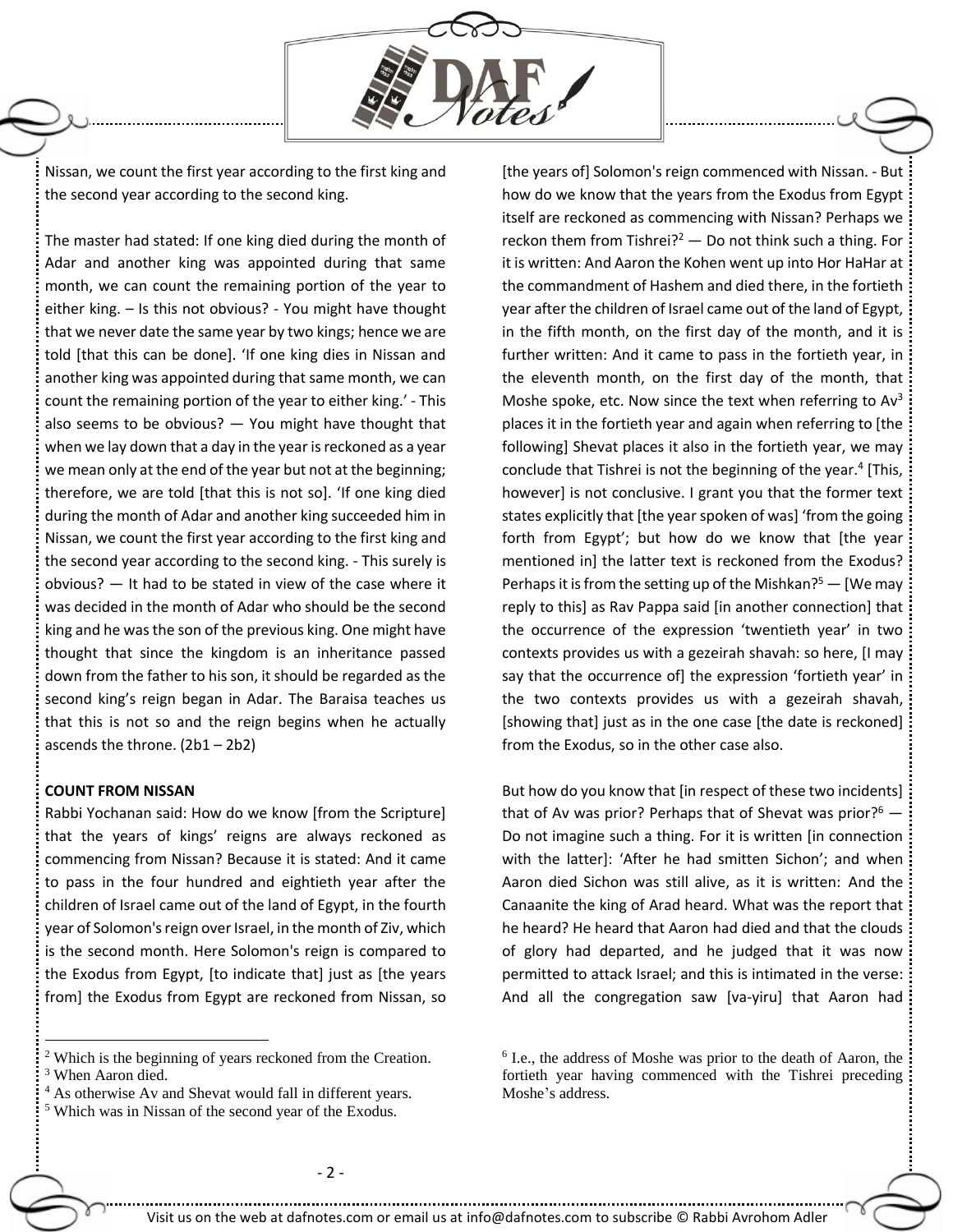

perished, [commenting on which] Rabbi Avahu said: Do not read vayiru [and they saw], but va-yeirau [and they were seen], [the next word being translated] in accordance with the dictum of Rish Lakish; for Rish Lakish said: Ki has four significations — 'if', 'perhaps', 'but' 'because'. [In objection to this it may be asked]: Are the two things alike? [The verse] there speaks of Canaan, whereas [here] it [speaks of] Sichon? — It has been taught: Sichon, Arad, and Canaan are all one. He was called Sichon as resembling a sayach [foal] of the wilderness, he was called Canaan after his kingdom; and as for his real name, this was Arad. According to other authorities, he was called Arad as resembling an arad [wild donkey] of the wilderness, and Canaan after his kingdom, while as for his real name, this was

Sichon. (2b2 – 3a1)

## **INSIGHTS TO THE DAF**

#### **IS MONARCHY AN INHERITANCE OR NOT?**

The Gemora stated that if one king died during the month of Adar and another king succeeded him in Nissan, we count the first year according to the first king and the second year according to the second king. The Gemora explains this case to be referring to a case where it was decided in the month of Adar who should be the second king and he was the son of the previous king. One would think that since the kingdom is an inheritance passed down from the father to his son, it should be regarded as the second king's reign began in Adar. The braisa teaches us that this is not so and the reign begins when he actually ascends the throne.

The Rambam in Hilchos Melochim (1:7) rules that when the son of a king is appointed to become the king after his father died, there is no need to anoint him since the monarchy is an inheritance which is passed down from father to son.

The Chasam Sofer (O"C 12) asks that if so, why does our Gemora learn that the son is not the king until Nissan and what is all the deliberation about? As soon as the father died in Adar, his son should automatically ascend the throne and become the king? He answers that there is a distinct difference between the inheritance of the Jewish Kings and those of the Gentiles. By us, it is not automatic that a son who is a fool or an imbecile will succeed his father in becoming the king. He will ascend the throne only if he is fit for it. If the son is an appropriate choice to become the king, it is an inheritance and he takes preference over someone else even if the other person is better qualified. This is the deliberation that our Gemora is referring to. - However, the question is not completely resolved since after the deliberation and the decision that the son is suitable to become the king, shouldn't he become king automatically? Why was it necessary to wait for Nissan to formally appoint him as the king?

HaRav Elyashiv Shlita answers that while it is true that he becomes the king immediately after the conclusion of their deliberation, he is not considered the king in regards to contracts and documents until he actually ascends the throne and that took place in Nissan. The Sages instituted this in order for it to be extremely clear as to when the king's year began.

Rabbi Dovid Goldberg cites a Meiri and a Chinuch (497) that one is not considered a king unless there is approval from the entire nation and if they do not approve, he is not regarded as the king. According to this, we can answer that initially the Chachamim deliberated to perceive if the son is fit and after they reached their conclusion in Adar, he still may not ascend the throne until the nation agreed to their decision and that transpired in Nissan.

#### **DAILY MASHAL**

#### **NAMES OF THE MONTHS**

It is noteworthy that the Mishna states the names of the months according to their names given to them during the Babylonian Exile. The Ritva writes that the same way the Torah does not give designated names for the days of the week, so too there are no designated names for the months, rather, they are identified by number in reference to the month of Nissan which the Torah states is the first month of